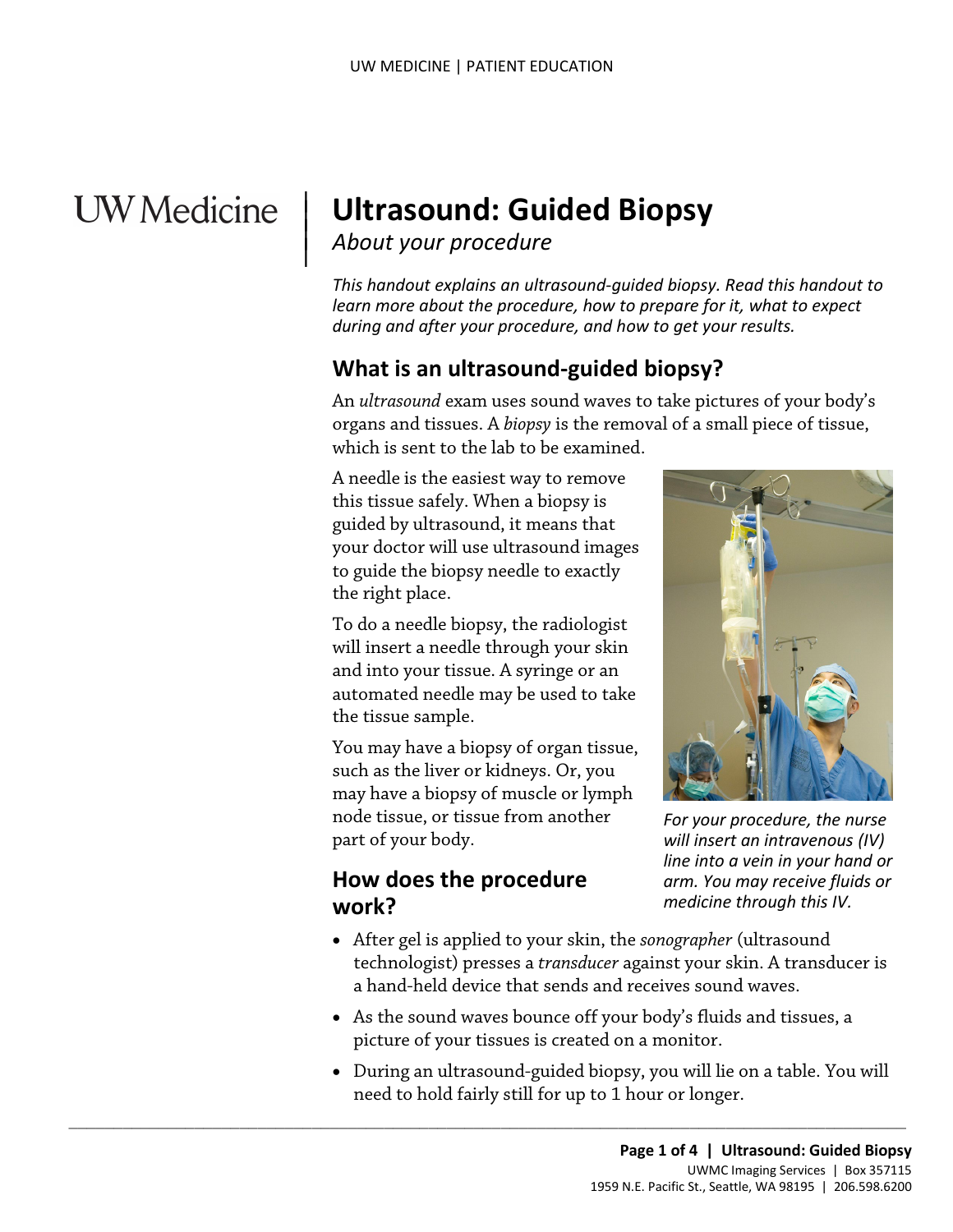# **How should I prepare for the biopsy?**

#### **Medicines**

- • If you have diabetes and take insulin, talk with the provider who manages your diabetes. You may need to adjust your insulin dose, since you cannot eat or drink anything for 6 hours before your scan.
- Take your other regular medicines as prescribed by your doctor, unless your doctor or Radiology staff has told you otherwise.
- If you usually take aspirin or another *anticoagulant* (blood-thinning) medicine, follow the instructions our scheduling staff gave you. They have checked with our clinic doctors about whether you should stop taking this medicine before your biopsy.

#### **Day of Your Exam**

- Do **not** eat or drink anything for **at least 6 hours** before your exam.
- adult rides with you. • Bring a responsible adult with you to take you home after your biopsy. **You may NOT drive yourself home or take public transport by yourself.** You may take a bus, Uber, or taxi if the

#### **At the Hospital**

- We will ask you to change into a hospital gown before your exam. All of your belongings will stay with you during your visit.
- that is in the area to be biopsied. • We may also ask you to remove jewelry, eyeglasses, or anything else
- explain this procedure to you in detail before your biopsy begins. Be sure to ask all the questions you may have. • The radiologist or physician assistant who does the procedure will They will describe the way it is done and possible problems. They will also give you instructions and self-care tips for after your procedure.
- You will need to sign a consent form that says you understand what we talked about and that you agree to have this procedure.
- **Tell your radiologist or the sonographer if there is any chance you may be pregnant.**

#### **How is the ultrasound-guided biopsy done?**

 $\_$  ,  $\_$  ,  $\_$  ,  $\_$  ,  $\_$  ,  $\_$  ,  $\_$  ,  $\_$  ,  $\_$  ,  $\_$  ,  $\_$  ,  $\_$  ,  $\_$  ,  $\_$  ,  $\_$  ,  $\_$  ,  $\_$  ,  $\_$  ,  $\_$  ,  $\_$  ,  $\_$  ,  $\_$  ,  $\_$  ,  $\_$  ,  $\_$  ,  $\_$  ,  $\_$  ,  $\_$  ,  $\_$  ,  $\_$  ,  $\_$  ,  $\_$  ,  $\_$  ,  $\_$  ,  $\_$  ,  $\_$  ,  $\_$  ,

• First, the Radiology nurse will insert an *intravenous* (IV) line into a vein in your hand or arm. You may receive fluids or medicine through this IV. You may also receive a mild *sedative* through your IV to help you relax.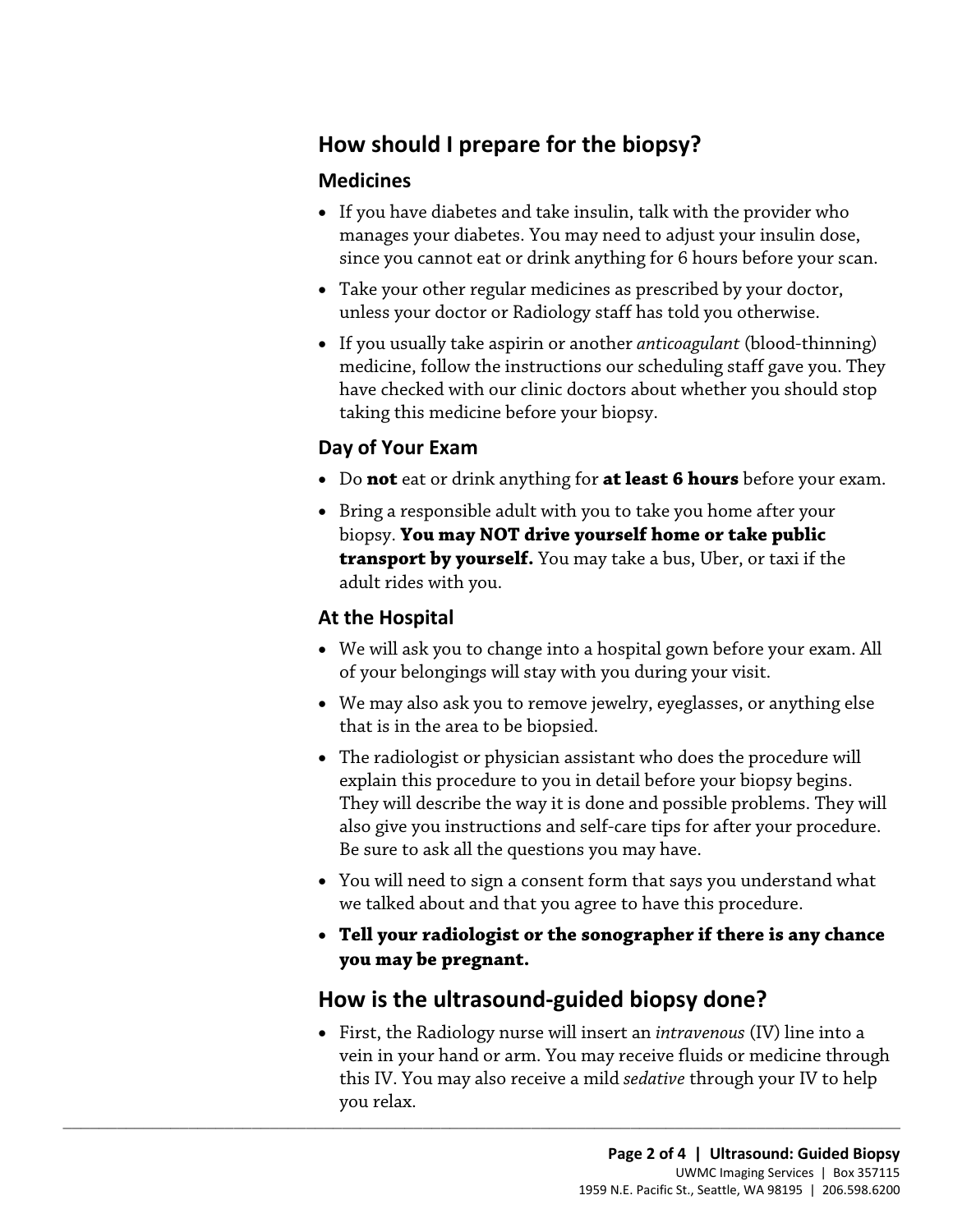- The sonographer will help place you on the ultrasound table. We will use pillows to help you hold the correct position during your exam.
- safest way to reach this area. • The first few images will confirm the area to be biopsied and the
- Once we confirm the location of the area to be biopsied, we will:
	- Mark the needle insertion site on your skin.
	- Scrub and disinfect the skin around the insertion site, and put a sterile drape over it.
	- Inject a local *anesthetic*. This will numb the area so that you do not feel the needle.
	- Make a small incision in your skin. The biopsy needle will be inserted through this incision.
- We will ask you not to move or cough while the tissue sample is being taken. We may also ask you to hold your breath at different times. It is very important that you try to hold your breath each time we ask you to. This will help your doctor get tissue from the right area.
- Several tissue samples may be taken, but only 1 skin puncture is • Using the ultrasound image for guidance, your doctor will direct the needle to the right place and remove a small amount of tissue. usually needed. After all the samples are taken, the needle will be removed.
- After any bleeding at the incision site has stopped, we will place a bandage over your incision. Bleeding will be minor. You will not need stitches.
- After your biopsy, you will go to the limited-stay area. There, we will watch you for any problems. We monitor most patients for 4 or more hours before they leave the hospital.

#### **What will I feel during the procedure?**

 $\_$  ,  $\_$  ,  $\_$  ,  $\_$  ,  $\_$  ,  $\_$  ,  $\_$  ,  $\_$  ,  $\_$  ,  $\_$  ,  $\_$  ,  $\_$  ,  $\_$  ,  $\_$  ,  $\_$  ,  $\_$  ,  $\_$  ,  $\_$  ,  $\_$  ,  $\_$  ,  $\_$  ,  $\_$  ,  $\_$  ,  $\_$  ,  $\_$  ,  $\_$  ,  $\_$  ,  $\_$  ,  $\_$  ,  $\_$  ,  $\_$  ,  $\_$  ,  $\_$  ,  $\_$  ,  $\_$  ,  $\_$  ,  $\_$  ,

- When you receive the local anesthetic to numb your skin, you will feel a slight pin prick from the needle. You may feel a burning sensation as the medicine is injected and takes effect. The area will become numb in a short time.
- You may feel pressure from the doctor's hands or from the biopsy needle itself.